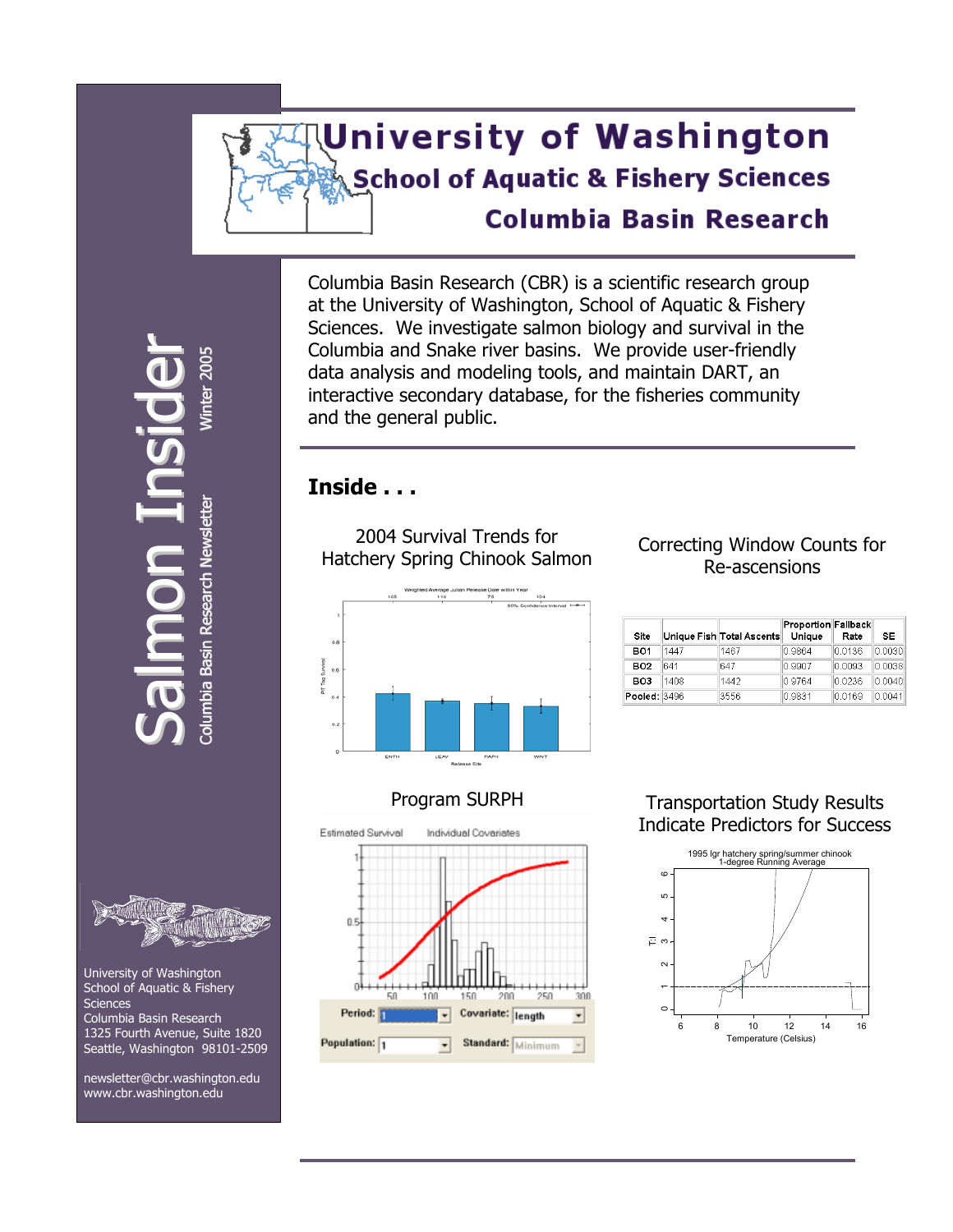# **2004 Survival Trends for Hatchery Spring Chinook Salmon**

The PIT-tag survival results for the 2004 spring chinook salmon outmigration are now posted on DART. Survival for hatchery releases from Entiat, Leavenworth, Winthrop, and Rapid River are illustrated in Fig. 1.



**Figure 1. Hatchery chinook salmon survival from release to John Day Dam, 2004.** 

 In addition to spring chinook salmon, the website results include analysis of 22 other stocks from 11 hatcheries and traps since 1992. Decadal means and trends are recent features on the survival bar charts that can be

used to help assess recovery status. Annual trends for Entiat hatchery, 1993-2004, are illustrated in Fig. 2.



**Figure 2. Decadal trends from Entiat hatchery to McNary Dam, 1993-2004.** 

 The 2004 summer and fall chinook salmon outmigration PIT-tag results will be posted to the website during winter 2005.

 For more information: <http://www.cbr.washington.edu/pitSurv/>.

# **Fallback – Correcting Adult Window Counts for Re-ascensions**

A new feature available through the DART website is information on daily and seasonal adult fallback rates at Bonneville Dam. Using adult PIT-tag detections, the fraction of the daily adult ascents by new fish is calculated. This adjustment factor can be used with daily passage counts to more accurately estimate adult escapement. Figure 3 summarizes the seasonal PIT-tag results for spring chinook salmon at Bonneville Dam in 2004.

The algorithm for determining fallback is based on radiotelemetry research at the Columbia dams performed by Brian Burke, Northwest Fisheries Science Center, NOAA, 2003-2004.

| Site         |      | Unique Fish Total Ascents | Proportion Fallback<br>Unique | Rate   | <b>SE</b> |
|--------------|------|---------------------------|-------------------------------|--------|-----------|
| <b>BO1</b>   | 1447 | 1467                      | 0.9864                        | 0.0136 | 0.0030    |
| <b>BO2</b>   | 641  | 647                       | 0 9907                        | 0.0093 | 0.0038    |
| <b>BO3</b>   | 1408 | 1442                      | 0.9764                        | 00236  | 0.0040    |
| Pooled: 3496 |      | 3556                      | 0.9831                        | 0.0169 | 0.0041    |

#### **Figure 3. Fallback for 2004 spring chinook salmon at Bonneville Dam.**

The proportion of unique fish is expressed as the ratio of number of unique PIT-tagged fish passing over the ladder(s) divided by the total number of estimated ascents. The fallback rate is the complement to the proportion of unique fish ascending. For more information, see [http://www.cbr.washington.edu/fallback/.](http://www.cbr.washington.edu/fallback/)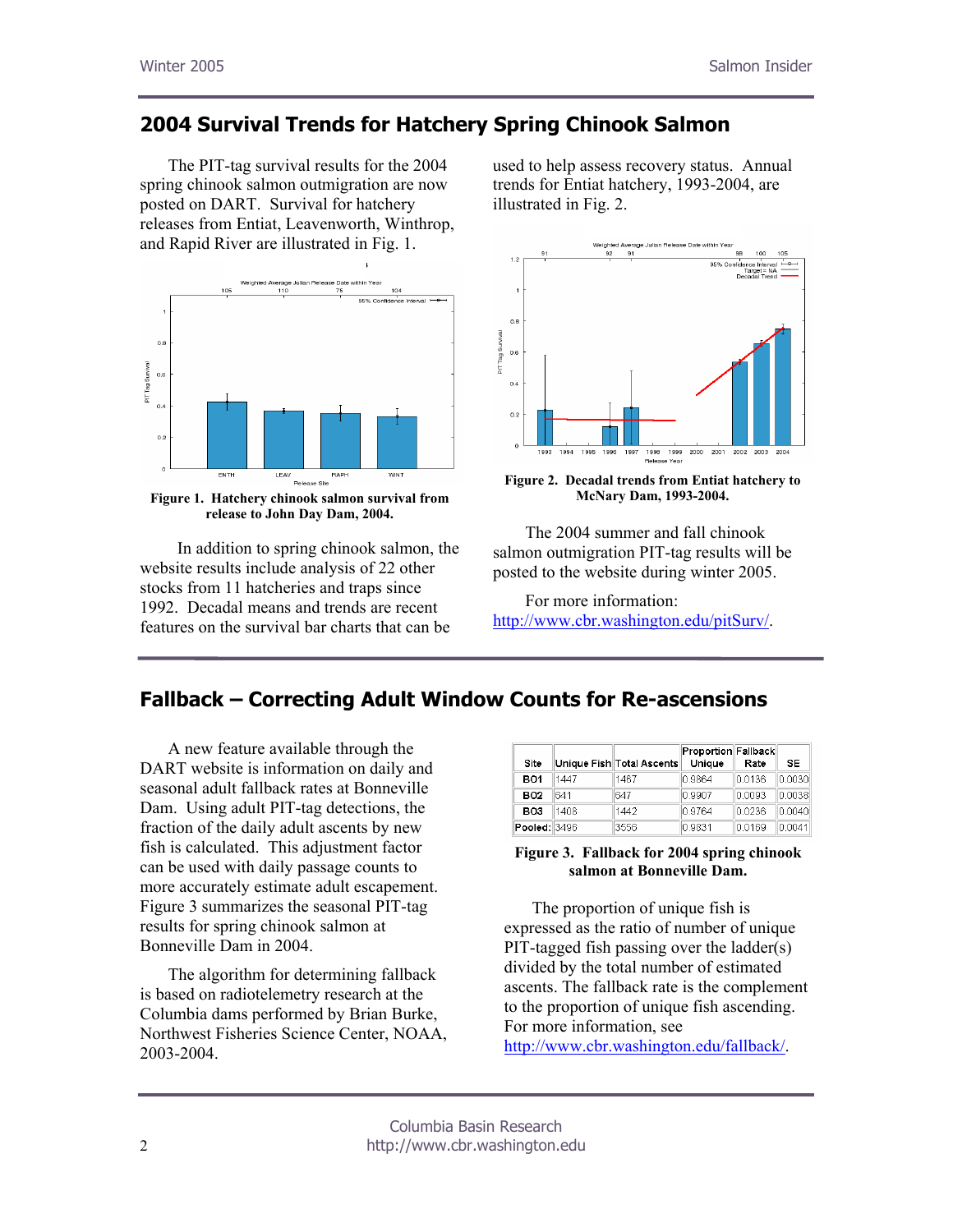# **Modeling Individual Covariates with the SURPH Program**

SURPH (**Sur**vival with **P**roportional **H**azards) is a tool for modeling survivalrelated parameters as a function of covariate data from release-recapture studies. The covariate data can be either (1) "group"-based factors, i.e., environmental factors that pertain to an entire population or (2) "individual" based factors that pertain to each individual.

Figure 4 shows the individual covariate design dialog for a study with the recorded body length as an individualbased covariate. In this example, the survival of individual fish is modeled with a common period-specific length parameter.



**Figure 4. Dialog for individual covariate "length."** 

SURPH provides diagnostic tools for analyzing the resulting models. Figure 5 shows the modeled survival as a function of body length (in red), with the corresponding nonparametric survival curve superimposed (in black). Figure 6 shows the same modeled survival function with a histogram of the actual length distribution superimposed on it.



**Figure 5. Survival as a function of "length" with nonparametric estimate.** 



**Figure 6. Survival as function of "length" with histogram of data** 

SURPH allows the user to test one model against another using a Likelihood Ratio Test (LRT) or the Akaike Information Criterion (AIC). In a future issue of *Salmon Insider*, using SURPH with group-based covariates will be discussed. For a copy of SURPH, along with a user manual, see: <http://www.cbr.washington.edu/paramEst/SURPH>.